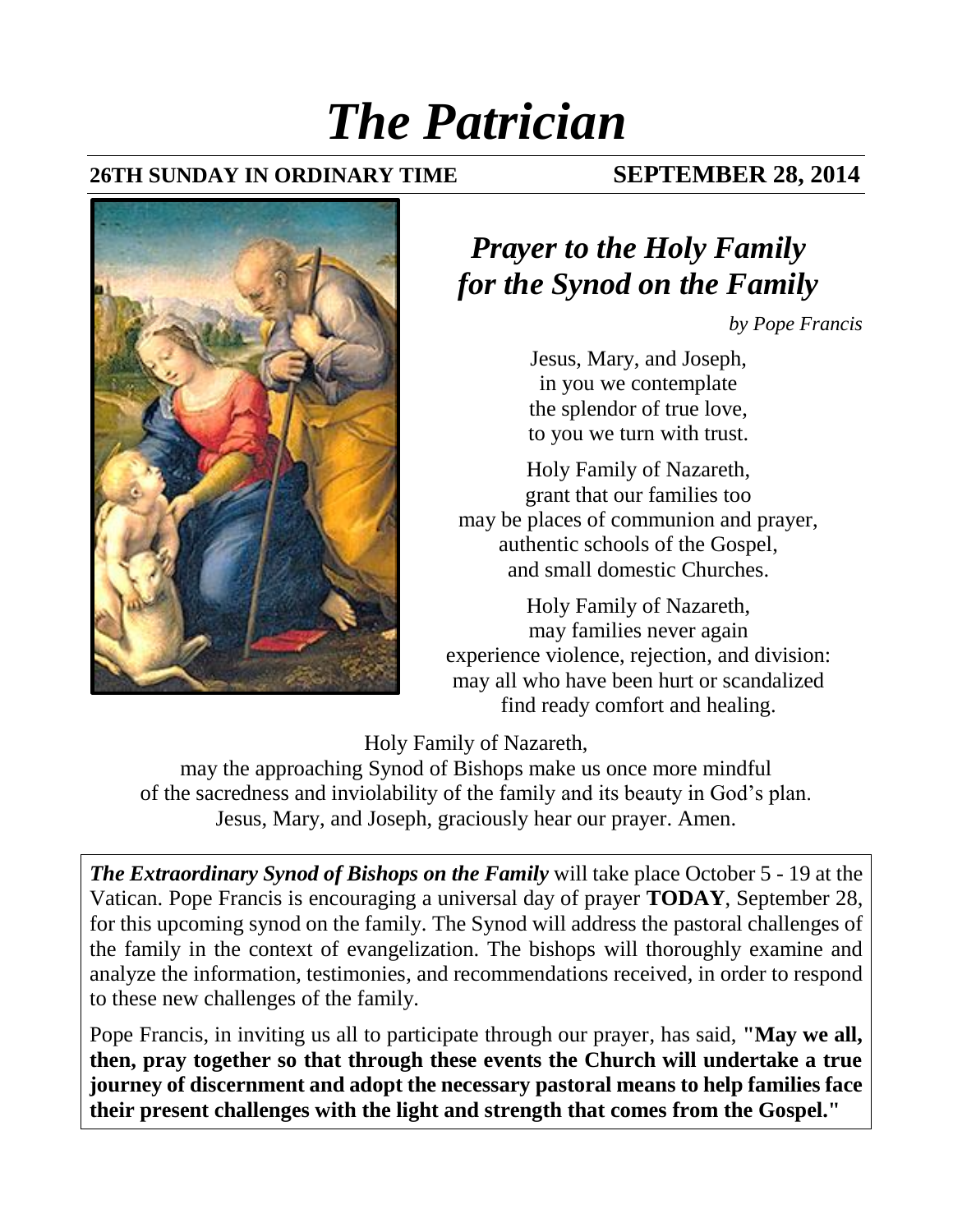Two sons were asked to work in the vineyard of their father. One said he would do so, but he didn't. The other said he wouldn't, but he did. It was this second son who did what the father wanted.

God, our Father, invites us all to work in the vineyard, preparing the world for the coming of the kingdom.

Some of us talk about the work that needs to be done, calling attention to the social ills that divide us: the poverty and hunger, the discrimination and oppression, the militarism and war.

Others of us do something about these problems: challenging the systems that produce poverty and hunger, struggling to overcome discrimination and oppression, agitating for peace and an end to militarism.



The challenge of Jesus Christ is to look to others' interests rather than to one's own. It is to look beyond one's small world, which may be filled with satisfaction and fulfillment, to look out into that world where people suffer and die.

And it is to *go beyond talk* and *become involved in action* for the transformation of the world. *Gerald Darring*

 $\overline{a}$ 

### *This Week …*

Monday, September 29 Tuesday, September 30 Wednesday, October 1 9:30 *ACA School Mass* – all are welcome! 5:40 *REP Classes*  Thursday, October 2 12:00 *Adoration* 5:00 *Vespers and Benediction* 6:30 *CHOIR Practice* Friday, October 3 Saturday, October 4 8:00 *Parish Project Day Clothing & Household Goods Drive* Sunday, October 5 *Clothing & Household Goods Drive* 10:00 *Little People's Church*

# *With the Poor…*

**Please bring Toilet Paper to share with those in need!**  *Thank You!*

### *For Reflection …*

• What counts in building community - saying some good words, or actually doing some good deeds? • At which one are you better … words or deeds?

*Pray for Those Serving in the Military …* Ryan Barrie, Jason Byrne, Noah Clyden, Daniel DesMarteau, Joshua DesMarteau, Synthia Dorsey, Dustin Foltz, Nathan Hornback, Joseph Jordan, Alex Kregor, Matthew Lanasa, Troy Martin, Justin Phelps, John T. Raimondo, Scott Riegel, Jena Roark, Erik Schultz, Gregory Smith, Jessica Smith, Tom Stanley, Tyler Wenzelman, and Michael Widhalm. *Be with them, Lord, and keep them safe!*

### *Our Sponsor of the Week*

**Legris, Hawtree, and Associates, Ltd. Thank You for your Sponsorship!**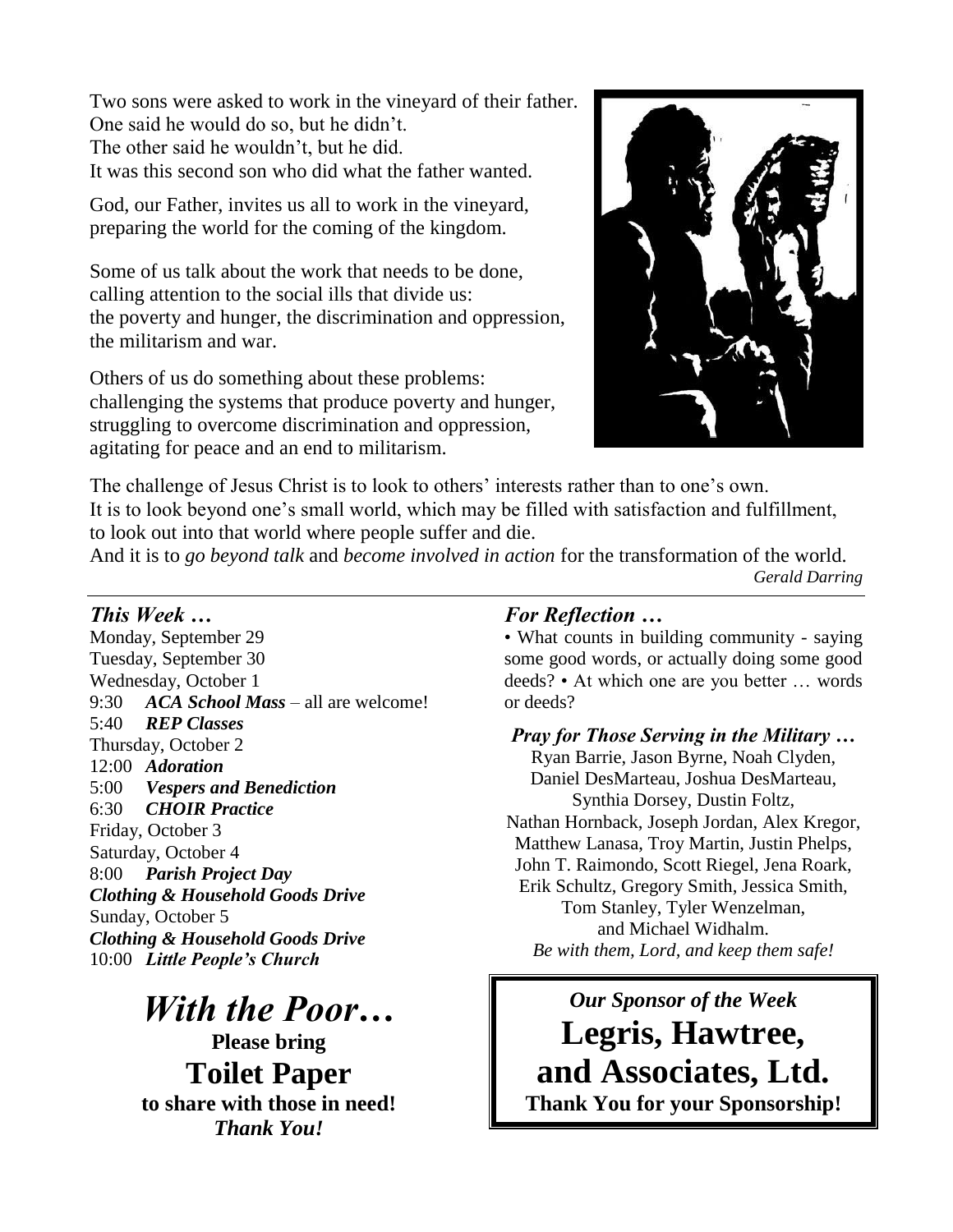### **Pope Francis:** *Evangelii Gaudium – The Joy of the Gospel* From Chapter 4: *The Social Dimension of Evangelization*

"We love this magnificent planet on which God has put us, and we love the human family which dwells here, with all its tragedies and struggles, its hopes and aspirations, its strengths and weaknesses." §183



"... the planet belongs to all mankind and is meant for all mankind: the mere fact that some people are born in places with fewer resources or less development does not justify the fact that they are living with less dignity." §190



## **Kankakee Parishes …** *The Conversation Continues*

In June of this year, the Pastors of the four Kankakee Parishes *– St. Patrick, St. Teresa, St. Rose, and St. Martin –* gathered representatives from each of their Parish Councils to talk about some of the very real factors affecting life in our Parishes. That meeting was helpful in that people from all four parishes share not only the same concerns … but the same hope for the future.

A second meeting was held last week, with a presentation by **Fr. William Dewan,** who serves as the **Vicar for Priests and as the Priest Personnel Director for the Diocese of Joliet.** During his presentation, he shared many diocesan statistics on parishes – the number of parishes and parishioners, the number and age of priests, the number of ordinations, retirements, and deaths.

As was mentioned before - Catholic parishes in the United States have experienced many transitions during the last two decades. The decline in the number of ordained ministers is one of the major reasons that has led to these conversations about the future across the country.

Fr. Dewan reassured the meeting's participants that Bishop Conlon has no intention of closing any one of the Parishes. He asked participants to talk with their Parish Councils and to begin looking at creative ways to deal with the priest shortage. We are to look at ways – in the light of the



statistics – that the needs of the Kankakee Parishes will continue to be met. And the conversation will definitely continue! *Let us all pray for the guidance of the Holy Spirit to enlighten our minds as we look to the future!*

# **OCTOBER 4 / 5 – FALL DONATION DAYS**!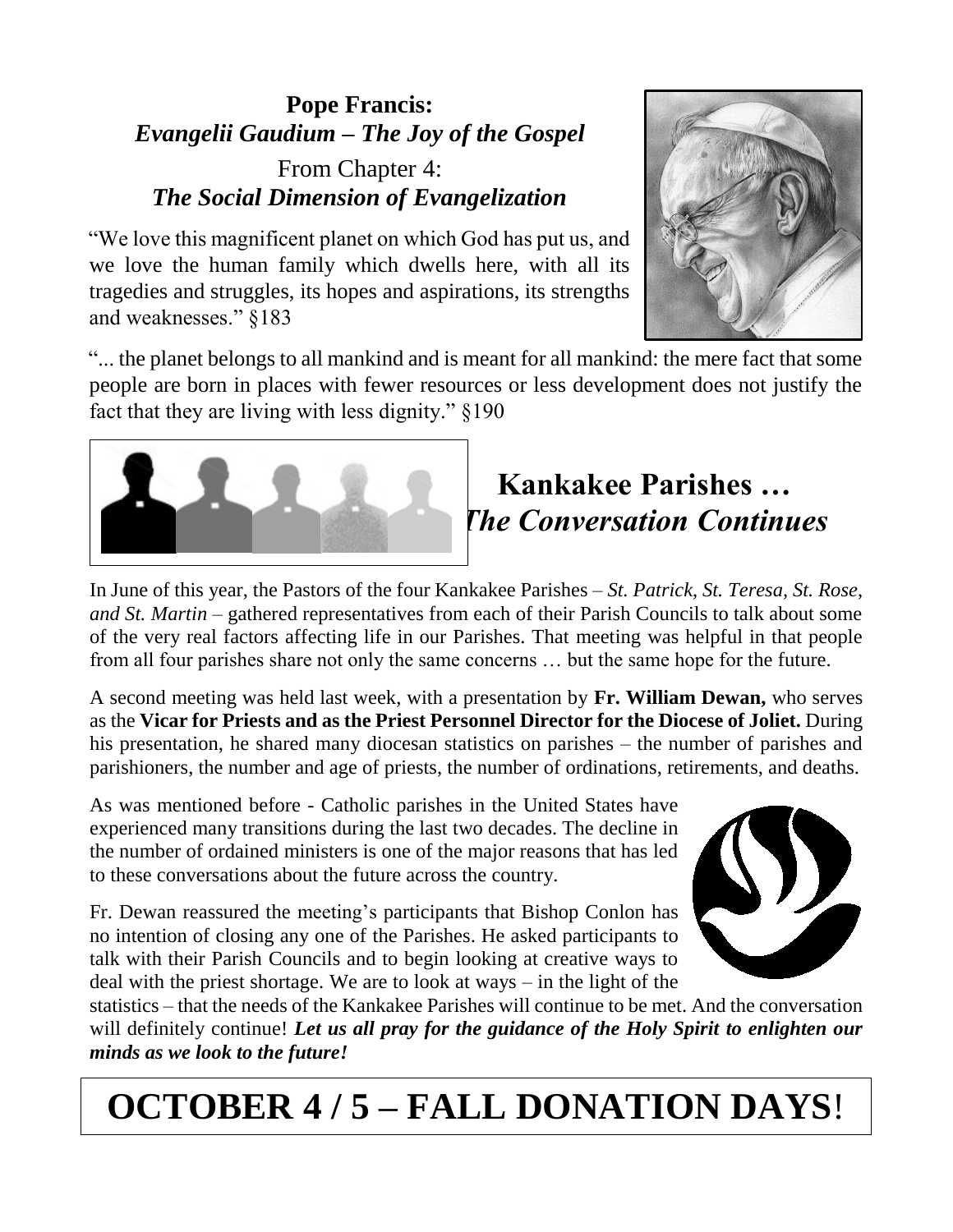

# **Sharing TIME and TALENT**

**MEN** *and* **WOMEN of St. Patrick Parish -**

**The date for our next Parish Special Projects Day:** *NEXT Saturday, October 4, from* **8:00 a.m. – 3:00 p.m. Plan now to join in the work … and in the fun! Lunch will be provided.**

Has someone you care about expressed an interest in the Catholic faith? Invite them to *come and see!* Our **RCIA** is structured in such a way that invites people to do just that! Initial meetings are designed to answer basic questions, and to give a feel for what the journey will be like. We also explore various aspects of the Church and Church teaching. **Interested?** Simply contact Marilyn Mulcahy at (815) 932-6716, or e-mail her at [mmulcahy@ameritech.net.](mailto:mmulcahy@ameritech.net)



**C***ome away for a Time of Prayer.* Treat yourself to a *Time of Prayer on* Thursday, October 9, from 9:00 a.m. to 12:00 Noon at the *One Heart, One Soul Spirituality Center*, 2041 W. Route 113, Kankakee. Sponsored by the Servants of the Holy Heart of Mary, and presented by Sr. Mary Stella Schellenberger. The cost is only \$5. To register or for more information, please call (815)935-0800 or just stop by. Visit our website at [www.sscm-usa.org](http://www.sscm-usa.org/) for more information on upcoming programs at the *One Heart, One Soul Spirituality Center.*

*The Knights of Columbus Ladies Auxiliary* **CARD PARTY** is set for Sunday, October 12, beginning at 12:30 p.m. Salad Bar opens at 1 p.m. Tickets are just \$6 at the door or from any member – just ask Shirley Purcell! Many door prizes and raffles. Ladies and Gents are welcome!

> St. Peter's Catholic Church, Clifton, is holding a *Family-Style Chicken Dinner and Bazaar* TODAY, September 28, from 11 a.m. – 4 p.m.

St. Margaret Mary Church, Herscher, is holding their *2014 Public Square Rosary* on Saturday, October 11, beginning at 12 noon! Bring your lawn chair. We hope to see you there!

# **OCTOBER 4 / 5 - LET'S FILL THE TRUCK**!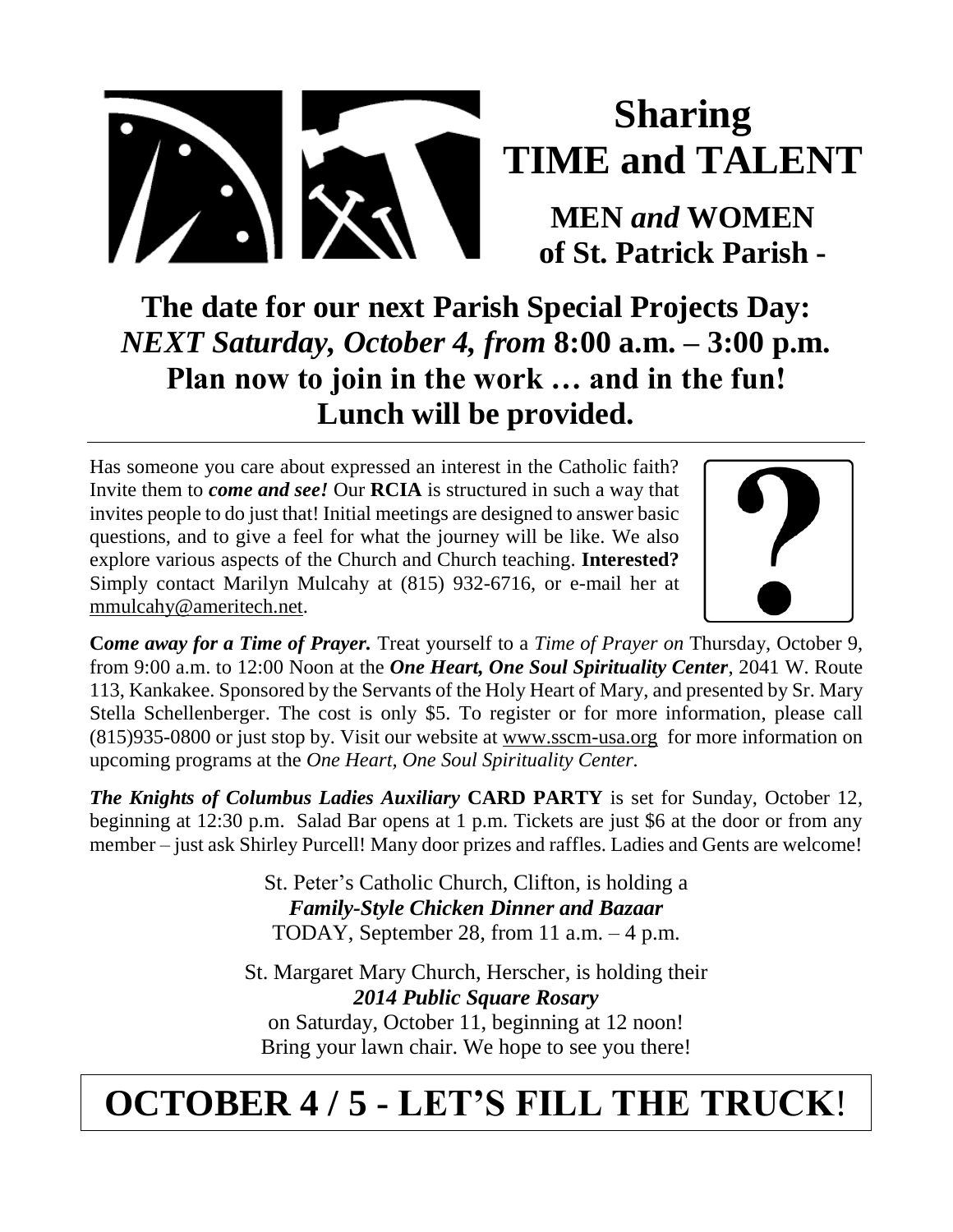### **OCTOBER 4 / 5 FALL DONATION DAYS**!

Please begin NOW to look around your home for gently-used items to donate. Donate clothing, furniture, books, toys, and other possessions to help those in need. Envelope Number 555. The Salvation Army truck will be here for all the Masses next weekend - October 4 / 5.



It's funny: I always imagined when I was a kid that adults had some kind of inner toolbox full of shiny tools: the saw of discernment, the hammer of wisdom, the sandpaper of patience. But then when I grew up I found that life handed you these rusty bent old tools – friendships, prayer, conscience, honesty – and said "do the best you can with these, they will have to do." And mostly, against all odds, they do.

Anne Lamott in *Traveling Mercies: Some Thoughts on Faith*

**Living Alternatives Pregnancy Resource Center in Kankakee** helps women with crisis pregnancies in the Kankakee area. All services offered to the client are free*.* Please help raise money to support their good works by attending a *Fundraising Banquet,* on October 14, at 7 p.m. at the Hilton Garden Inn. Doors open at 6:30 p.m. Come and hear our Speaker, Cal Thomas. Dinner is complimentary. There will be an opportunity to make a financial contribution. To make your reservations, please call (815) 933-2207 by Oct 1. For more information, please contact Barb Jepson, Respect Life Coordinator – Kankakee Deanery, at (815) 937-9260.

### *Kankakee Men's Discernment Group*

All men, high school age and older, are welcome to attend a vocation discernment group. There is always a free meal and a group discussion afterwards. The next one will be held at Maternity of the Blessed Virgin Mary Parish, Bourbonnais, on **Saturday, October 4, at 6 p.m**. Please RSVP to Father Jason Nesbit, CSV, at (815) 933-8285 or at [jnesbit@mbvm.org](mailto:jnesbit@mbvm.org)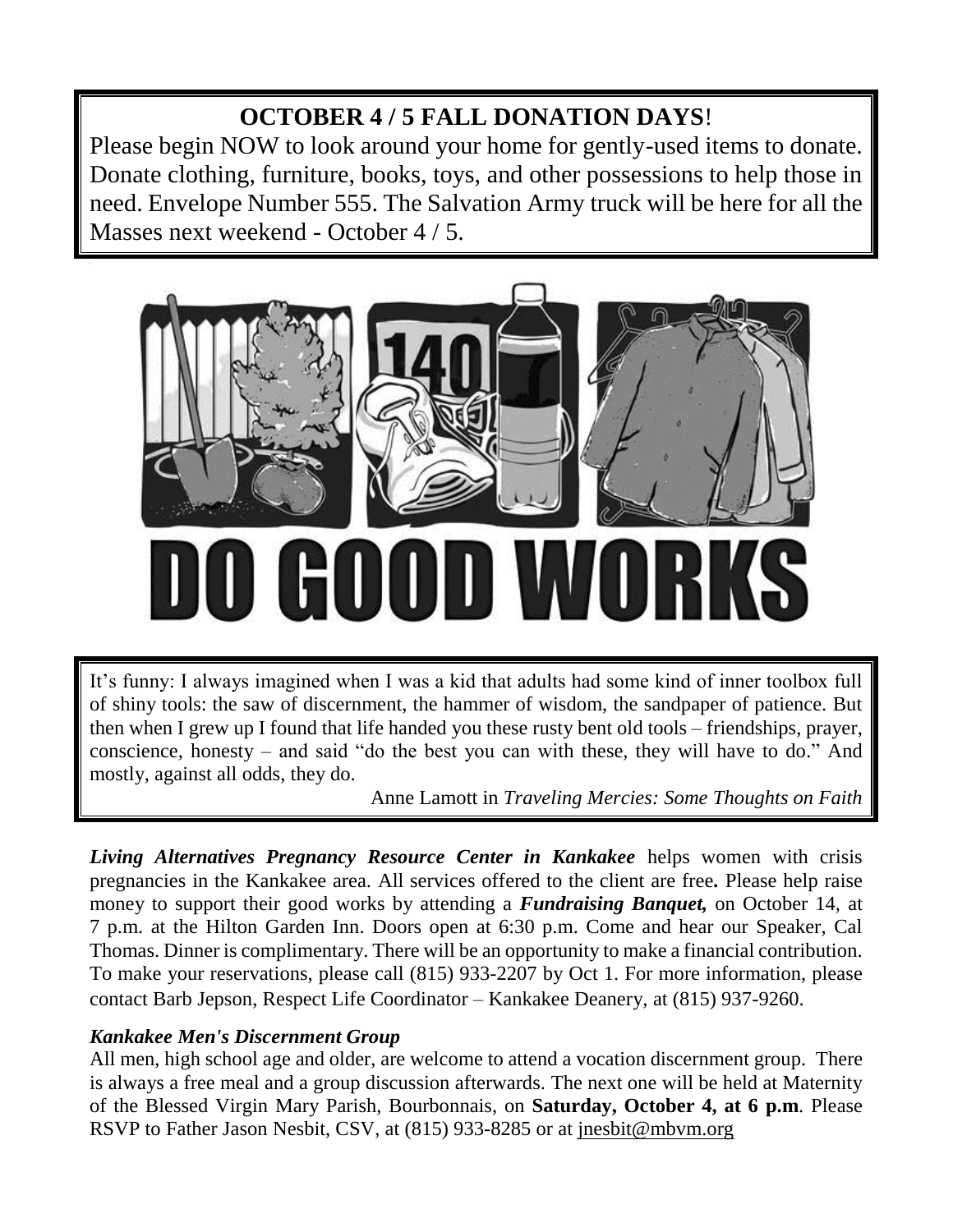# *Half Paddy*

I knew there was some kind of mustache contest at *Half Paddy.*

> I do not know if these two entered it, but it looks like this little guy gave Mike Quigley a run for the money!

Now that I think of it … there were mustaches everywhere!











**Kids of all ages love** *Half Paddy!*